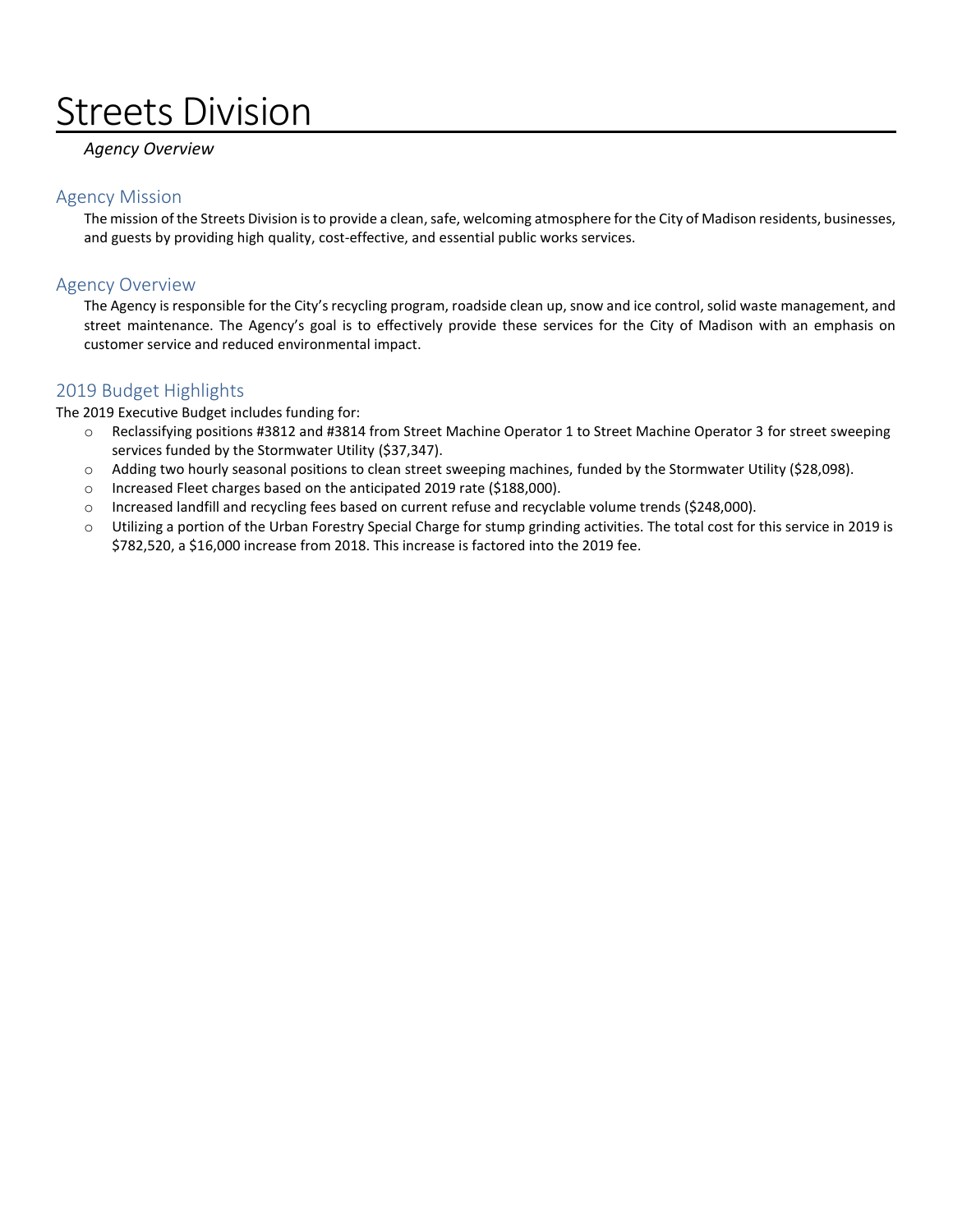**Public Works & Transportation**

## Budget by Service (All Funds)

|                             | 2017 Actual            |    | 2018 Adopted       | 2018 Projected   |     | 2019 Request       |    | 2019 Executive |
|-----------------------------|------------------------|----|--------------------|------------------|-----|--------------------|----|----------------|
| Revenue                     |                        |    |                    |                  |     |                    |    |                |
| Solid Waste Management      | (368, 474)             |    | (325,000)          | (231, 786)       |     | (340,000)          |    | (340,000)      |
| Recycling                   | (1,463,840)            |    | (1, 101, 000)      | (1,218,977)      |     | (1,081,000)        |    | (1,081,000)    |
| Snow & Ice Control          | (5, 378)               |    |                    | (2, 101)         |     |                    |    |                |
| Street Repair & Maintenance |                        |    |                    | (777)            |     |                    |    |                |
| Roadside Cleanup            | (671, 196)             |    | (771, 362)         | (771, 430)       |     | (771, 362)         |    | (787, 520)     |
| <b>Total Revenue</b>        | \$<br>$(2,508,887)$ \$ |    | $(2, 197, 362)$ \$ | $(2,225,071)$ \$ |     | $(2, 192, 362)$ \$ |    | (2,208,520)    |
| Expense                     |                        |    |                    |                  |     |                    |    |                |
| Solid Waste Management      | 10,161,832             |    | 9,613,712          | 10,202,869       |     | 9,875,732          |    | 10,160,305     |
| Recycling                   | 8,400,341              |    | 8,679,436          | 8,136,310        |     | 8,880,982          |    | 8,940,301      |
| Snow & Ice Control          | 5,072,628              |    | 6,079,743          | 6,719,153        |     | 6,129,685          |    | 6,181,003      |
| <b>Street Sweeping</b>      | 235,895                |    | 97,613             | 302,417          |     | 111,232            |    | 111,232        |
| Street Repair & Maintenance | 1,711,846              |    | 1,900,418          | 1,891,641        |     | 1,939,578          |    | 1,958,172      |
| Roadside Cleanup            | 1,056,992              |    | 1,212,135          | 829,936          |     | 1,233,411          |    | 1,245,447      |
| <b>Room Tax Commission</b>  |                        |    |                    |                  |     |                    |    |                |
| <b>Total Expense</b>        | \$<br>26,639,534       | S. | 27,583,057 \$      | 28,082,326       | \$  | 28,170,620         | S. | 28,596,460     |
| <b>Net General Fund</b>     | \$<br>24,130,647       | \$ | 25,385,695 \$      | 25,857,256       | \$. | 25,978,258         | \$ | 26,387,940     |

## Budget by Fund & Major<br>Fund: General

General

|                             |    | 2017 Actual      |   | 2018 Adopted       |   | 2018 Projected   |    | 2019 Request       |     | 2019 Executive |
|-----------------------------|----|------------------|---|--------------------|---|------------------|----|--------------------|-----|----------------|
| Revenue                     |    |                  |   |                    |   |                  |    |                    |     |                |
| Intergovernmental Revenues  |    | (5, 435)         |   | (5,000)            |   | (5,000)          |    | (5,000)            |     | (5,000)        |
| <b>Charges for Services</b> |    | (1,821,461)      |   | (1,401,000)        |   | (1,432,847)      |    | (1,396,000)        |     | (1,396,000)    |
| Misc Revenue                |    | (19, 743)        |   | (25,000)           |   | (13,989)         |    | (25,000)           |     | (25,000)       |
| Transfer In                 |    | (662, 249)       |   | (766,362)          |   | (773, 235)       |    | (766, 362)         |     | (782, 520)     |
| <b>Total Revenue</b>        | S  | $(2,508,887)$ \$ |   | $(2, 197, 362)$ \$ |   | $(2,225,071)$ \$ |    | $(2, 192, 362)$ \$ |     | (2,208,520)    |
| Expense                     |    |                  |   |                    |   |                  |    |                    |     |                |
| <b>Salaries</b>             |    | 9,312,227        |   | 9,876,531          |   | 9,954,824        |    | 10,037,460         |     | 10,327,762     |
| <b>Benefits</b>             |    | 3,741,218        |   | 3,429,392          |   | 3,769,441        |    | 3,509,892          |     | 3,421,556      |
| <b>Supplies</b>             |    | 1,318,860        |   | 1,554,275          |   | 1,314,169        |    | 1,554,275          |     | 1,554,275      |
| <b>Purchased Services</b>   |    | 4,686,339        |   | 4,863,000          |   | 5,169,034        |    | 4,890,000          |     | 5,102,000      |
| Inter Departmental Charges  |    | 7,580,890        |   | 7,874,859          |   | 7,874,859        |    | 8,178,993          |     | 8,190,867      |
| Inter Departmental Billing  |    |                  |   | (15,000)           |   |                  |    |                    |     |                |
| <b>Total Expense</b>        | \$ | 26,639,534 \$    |   | 27,583,057 \$      |   | 28,082,326       | Ŝ. | 28,170,620         | -\$ | 28,596,460     |
| <b>Net General Fund</b>     |    | 24,130,647       | Ś | 25,385,695         | Ŝ | 25,857,256       | \$ | 25,978,258         | \$  | 26,387,940     |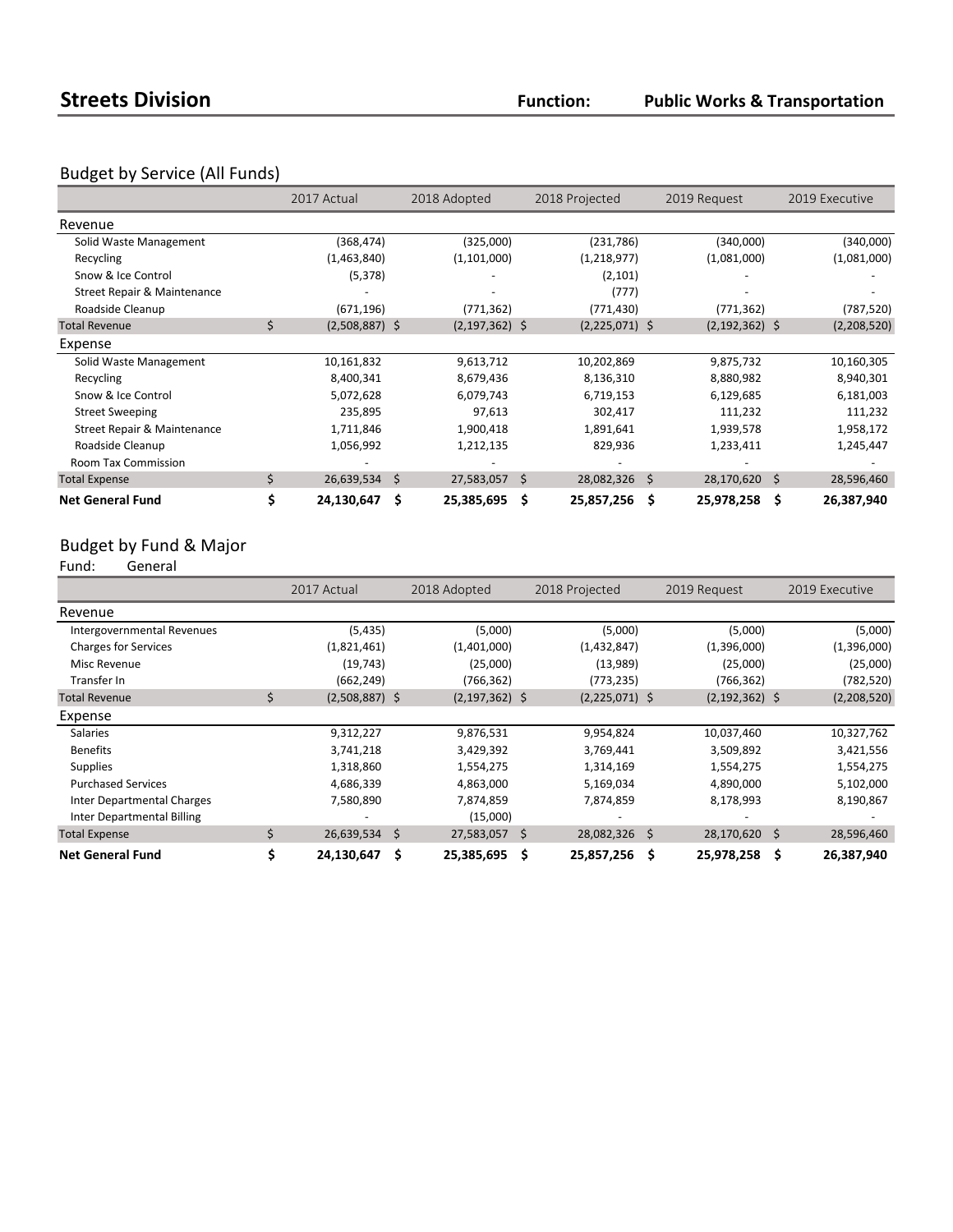*Service Overview*

#### **Service:** Solid Waste Management

#### Service Description

This service is responsible for the collection and disposal of solid waste materials. The goal of this service is to collect all City refuse in accordance with the scheduled pick-up days throughout the City.

#### 2019 Planned Activities

- Maintain the existing level of service to continue a 99% accuracy rate for scheduled collections.
- Conduct analysis using vehicle GPS data to evaluate the number of stops and pick-ups per refuse truck and assist management with service delivery decisions as the City grows.

#### Service Budget by Account Type

|                           | 2017 Actual | 2018 Adopted | 2018 Projected | 2019 Request |           | 2019 Executive |
|---------------------------|-------------|--------------|----------------|--------------|-----------|----------------|
| Revenue                   | (368,474)   | (325,000)    | (231,786)      |              | (340.000) | (340,000)      |
| Expense                   | 10,161,832  | 9.613.712    | 10.202.869     |              | 9.875.732 | 10,160,305     |
| <b>Net Service Budget</b> | 9,793,358   | 9,288,712    | 9,971,083      |              | 9,535,732 | 9,820,305      |

#### **Service: Recycling**

Service Description

This service is responsible for the City's recycling program. Specific functions of the service: bi-weekly curbside collection of recyclables; curbside yard waste and leaf collection; operation of three City yard waste drop-off sites; and curbside brush collection. The goal of this service is to collect recyclables and yard waste on a timely basis for City residents and promote processes that work towards achieving zero waste.

#### 2019 Planned Activities

- Maintain the existing level of service to continue a 99% accuracy rate for scheduled collections.
- Conduct analysis using vehicle GPS data to evaluate the number of stops and pick-ups per refuse truck and assist management with service delivery decisions as the City grows.

#### Service Budget by Account Type

|                           | 2017 Actual | 2018 Adopted | 2018 Projected | 2019 Request | 2019 Executive |
|---------------------------|-------------|--------------|----------------|--------------|----------------|
| Revenue                   | (1,463,840) | (1,101,000)  | (1,218,977)    | (1,081,000)  | (1,081,000)    |
| Expense                   | 8.400.341   | 8.679.436    | 8.136.310      | 8.880.982    | 8,940,301      |
| <b>Net Service Budget</b> | 6,936,500   | 7.578.436    | 6,917,333      | 7.799.982    | 7.859.301      |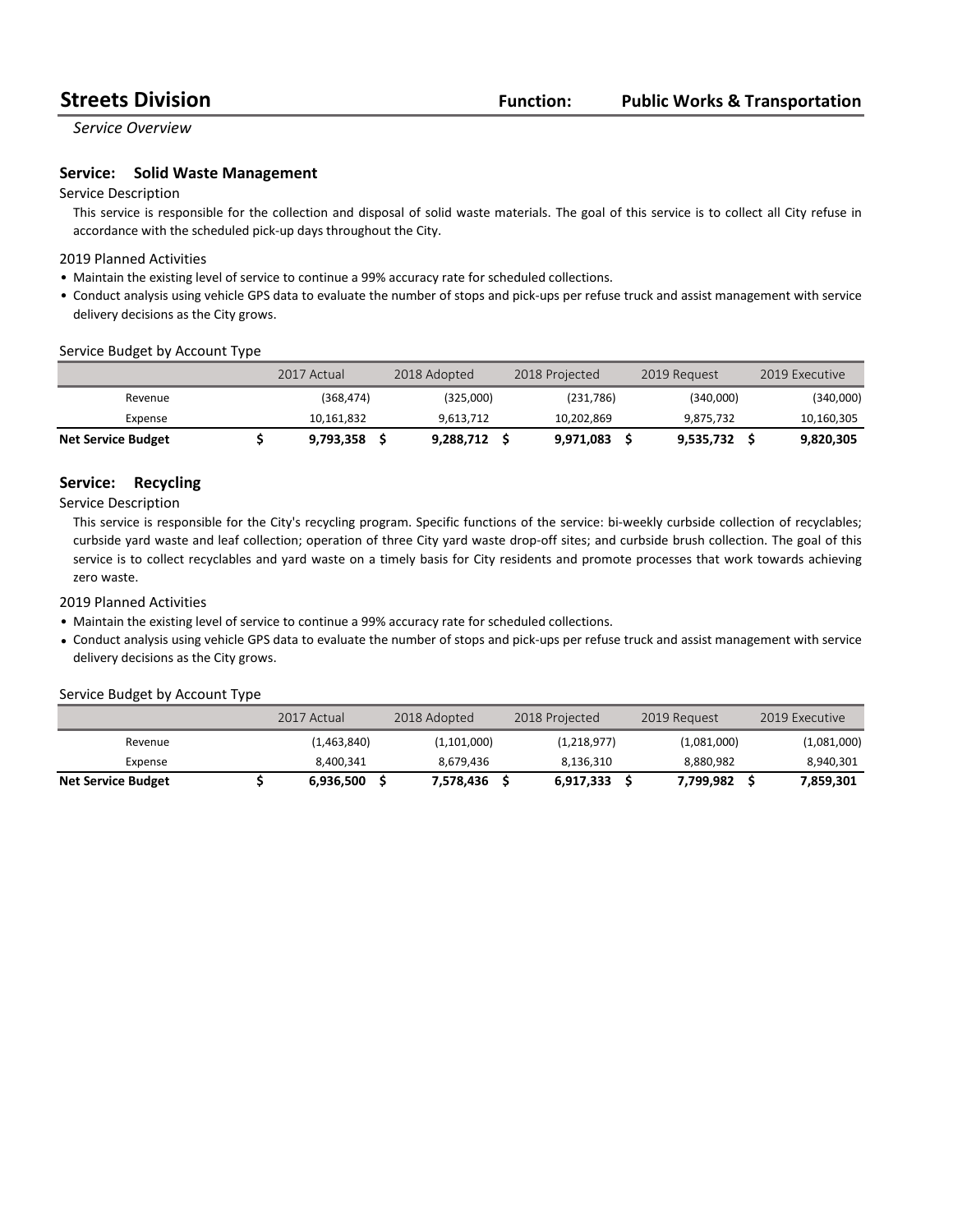*Service Overview*

#### **Service:** Snow & Ice Control

#### Service Description

This service is responsible for the removal of snow and ice from all City streets and bicycle paths. The goal of the service is to maintain the desired response times for salting, sanding, and snow plowing through the Streets Division's use of 90 pieces of equipment and private contractors. This service provides community safety on the City's roadways and paths. The service budget funds staffing, contractors, supplies, and equipment costs for 5.5 general plow snow events of 3 inches or more.

#### 2019 Planned Activities

- Add two additional salt routes to the thirty existing salt routes using existing resources. The addition of two salt routes will improve safety on the City's streets and is a response to a recent audit of the City's salt route lane miles, which has grown from 733 miles to 900 miles.
- Implement a new snow removal contractor call-in software that will improve response times by 50%.
- Continue the use of multi-year agreements with snow contractors with guarantee incentives for each successful season to improve contractor recruitment and retention.
- Install truck scales at all three salt loading facilities to provide salt use data to help inform decisions on the salting process, including equipment, resource allocation, and application rates.

#### Service Budget by Account Type

|                           | 2017 Actual | 2018 Adopted |           | 2018 Projected |           | 2019 Request             | 2019 Executive |
|---------------------------|-------------|--------------|-----------|----------------|-----------|--------------------------|----------------|
| Revenue                   | (5,378)     |              | <b>.</b>  |                | (2,101)   | $\overline{\phantom{0}}$ |                |
| Expense                   | 5.072.628   |              | 6.079.743 |                | 6.719.153 | 6.129.685                | 6,181,003      |
| <b>Net Service Budget</b> | 5,067,250   |              | 6.079.743 |                | 6,717,052 | 6.129.685                | 6,181,003      |

#### **Service:** Street Sweeping

#### Service Description

This service is responsible for removing leaves, refuse, and other debris from the City's streets by using the Streets Division's ten street sweepers. The goal of this service is to maintain a healthy environment for City stakeholders by minimizing the amount of pollutants entering the lakes and waterways. The Stormwater Utility funds the majority of the equipment and personnel costs associated with this service.

#### 2019 Planned Activities

• Implement a new schedule for additional operating hours of the 10 street sweepers to increase the sweeping lane miles and service efficiency.

#### Service Budget by Account Type

|                           | 2017 Actual | 2018 Adopted | 2018 Projected | 2019 Request | 2019 Executive |
|---------------------------|-------------|--------------|----------------|--------------|----------------|
| Revenue                   |             |              |                | -            |                |
| Expense                   | 235.895     | 97.613       | 302,417        | 111.232      | 111,232        |
| <b>Net Service Budget</b> | 235,895     | 97,613       | 302.417        | 111.232      | 111,232        |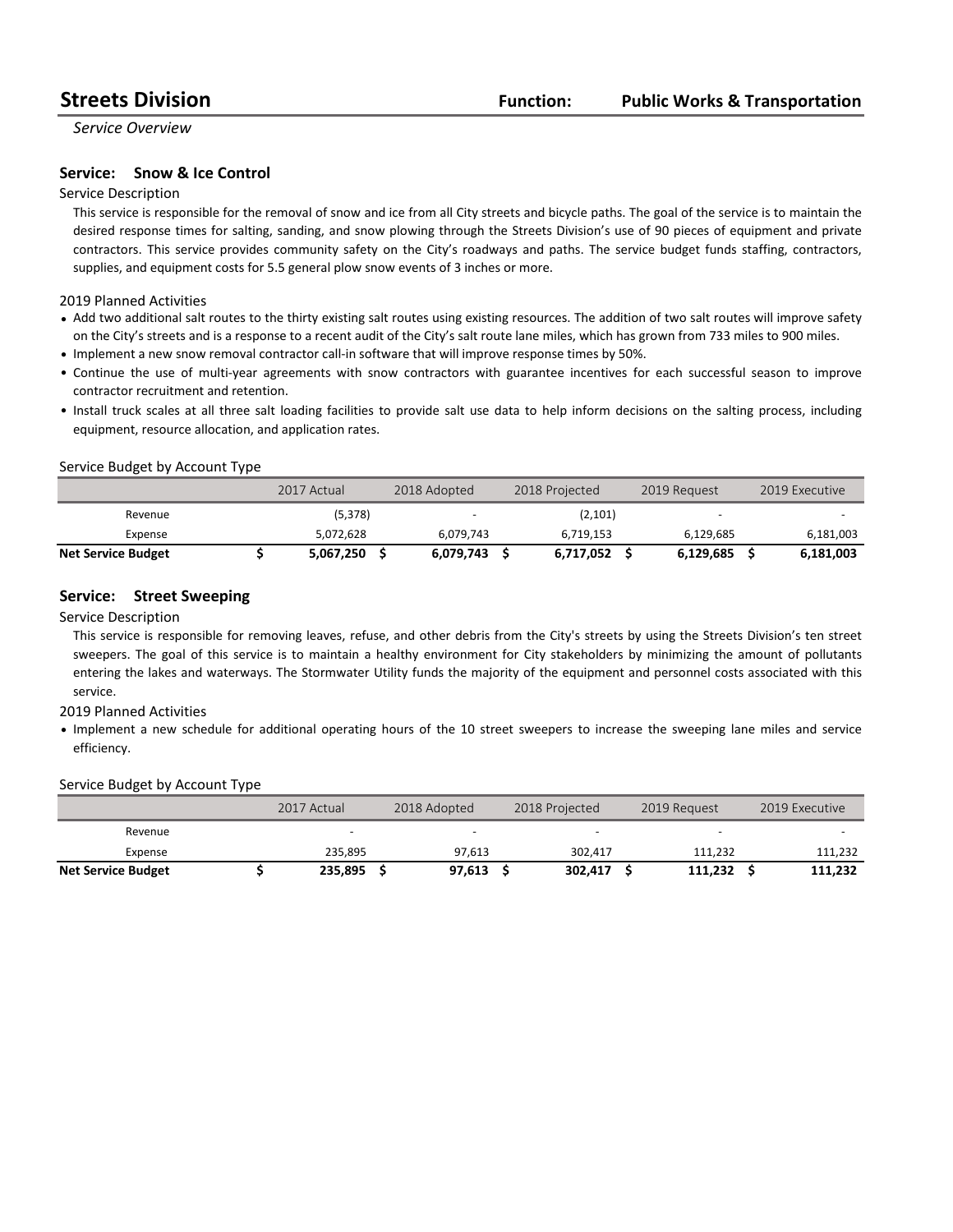*Service Overview*

#### **Service:** Street Repair & Maintenance

#### Service Description

This service is responsible for routine street maintenance such as filling of potholes, replacing damaged pavement, and sealing cracks. The goal of this service is to provide safe roadways for commuters in the City and to extend the useful lives of the roadways.

#### 2019 Planned Activities

• Maintain the existing level of service to repair and seal roadway hazards to maintain safe travel on the City's streets.

#### Service Budget by Account Type

|                           | 2017 Actual | 2018 Adopted | 2018 Projected | 2019 Request             | 2019 Executive |
|---------------------------|-------------|--------------|----------------|--------------------------|----------------|
| Revenue                   |             |              | (777)          | $\overline{\phantom{a}}$ |                |
| Expense                   | 1,711,846   | 1.900.418    | 1.891.641      | 1.939.578                | 1,958,172      |
| <b>Net Service Budget</b> | 1,711,846   | 1.900.418    | 1.890.864      | 1,939,578                | 1,958,172      |

#### **Service:** Roadside Cleanup

#### Service Description

This service is responsible for the removal of noxious weeds and stumps, and the eradication of graffiti. The goal of this service is to improve the aesthetics and community safety in the City.

#### 2019 Planned Activities

• Maintain the existing level of service to maintain aesthetics and safety of the City.

#### Service Budget by Account Type

|                           | 2017 Actual | 2018 Adopted | 2018 Projected | 2019 Request | 2019 Executive |
|---------------------------|-------------|--------------|----------------|--------------|----------------|
| Revenue                   | (671, 196)  | (771, 362)   | (771, 430)     | (771, 362)   | (787, 520)     |
| Expense                   | 1.056.992   | 1,212,135    | 829.936        | 1.233.411    | 1,245,447      |
| <b>Net Service Budget</b> | 385.796     | 440.773      | 58,505         | 462.049      | 457.927        |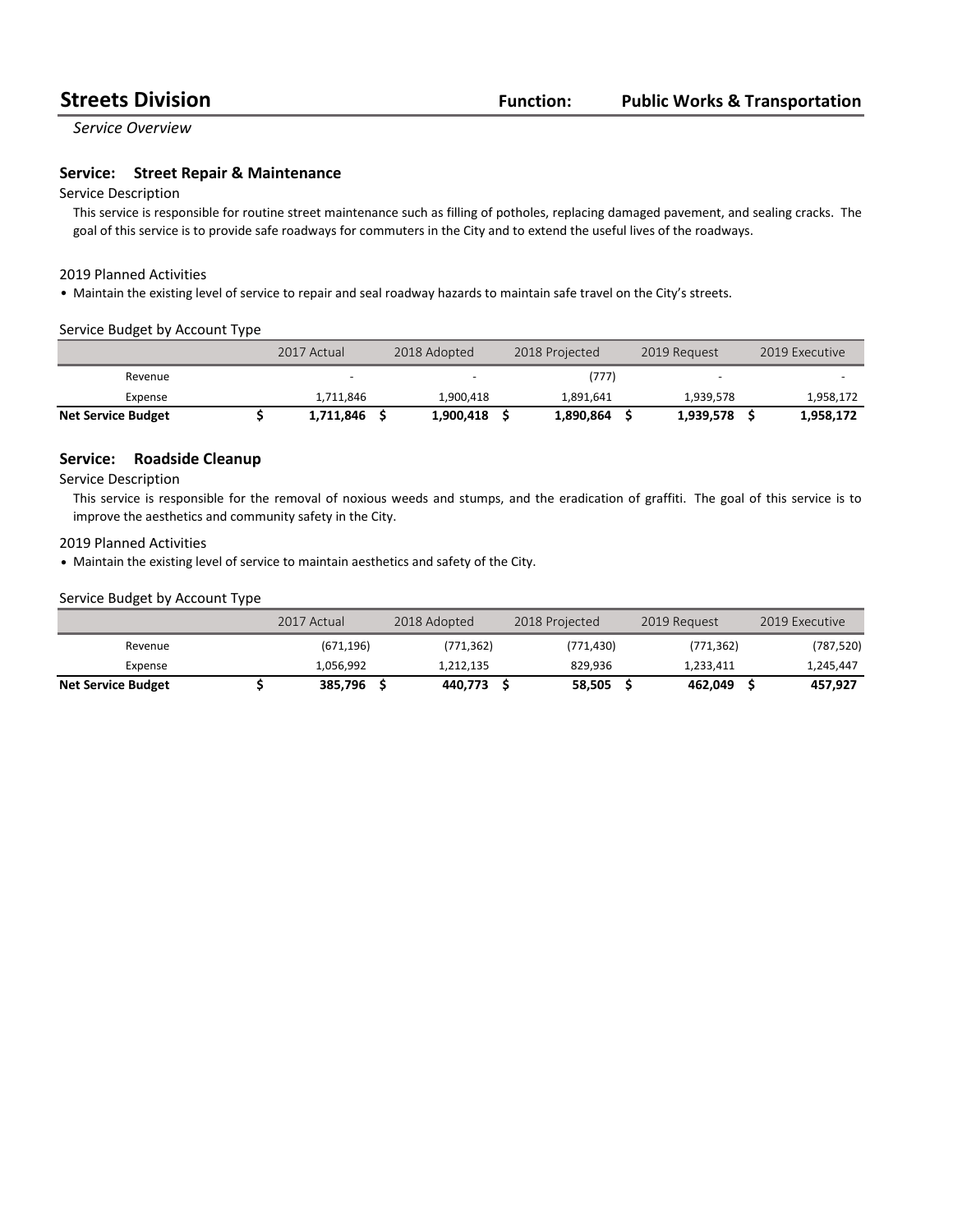**Line Item Detail** 

**Agency Primary Fund: General** 

### **Intergovernmental Revenues**

|                                   | 2017 Actual            | 2018 Adopted     |     | 2018 Projected   | 2019 Request     | 2019 Executive   |
|-----------------------------------|------------------------|------------------|-----|------------------|------------------|------------------|
| <b>Local Revenues Operating</b>   | (435)                  |                  |     |                  |                  |                  |
| Other Unit of Gov Rev Op          | (5,000)                | (5,000)          |     | (5,000)          | (5,000)          | (5,000)          |
| <b>TOTAL</b>                      | \$<br>$(5,435)$ \$     | $(5,000)$ \$     |     | $(5,000)$ \$     | $(5,000)$ \$     | (5,000)          |
| <b>Charges for Service</b>        |                        |                  |     |                  |                  |                  |
|                                   | 2017 Actual            | 2018 Adopted     |     | 2018 Projected   | 2019 Request     | 2019 Executive   |
| Misc Charges for Service          | (5, 378)               |                  |     |                  |                  |                  |
| <b>Appliance Collection</b>       | (282, 498)             | (220,000)        |     | (223, 215)       | (245,000)        | (245,000)        |
| <b>Refuse Collection</b>          | (302, 417)             | (270,000)        |     | (270, 222)       | (260,000)        | (260,000)        |
| Sale Of Recyclables               | (1,218,608)            | (906,000)        |     | (934, 730)       | (886,000)        | (886,000)        |
| Graffiti Removal                  | (12, 560)              | (5,000)          |     | (4,680)          | (5,000)          | (5,000)          |
| <b>TOTAL</b>                      | \$<br>$(1,821,461)$ \$ | $(1,401,000)$ \$ |     | $(1,432,847)$ \$ | $(1,396,000)$ \$ | (1,396,000)      |
| <b>Misc Revenue</b>               |                        |                  |     |                  |                  |                  |
|                                   | 2017 Actual            | 2018 Adopted     |     | 2018 Projected   | 2019 Request     | 2019 Executive   |
| Miscellaneous Revenue             | (19, 743)              | (25,000)         |     | (13,989)         | (25,000)         | (25,000)         |
| <b>TOTAL</b>                      | \$<br>$(19,743)$ \$    | $(25,000)$ \$    |     | $(13,989)$ \$    | $(25,000)$ \$    | (25,000)         |
| <b>Transfer In</b>                |                        |                  |     |                  |                  |                  |
|                                   | 2017 Actual            | 2018 Adopted     |     | 2018 Projected   | 2019 Request     | 2019 Executive   |
| Transfer In From Other Restric    | (658, 636)             | (766, 362)       |     | (766, 362)       | (766, 362)       | (782, 520)       |
| Transfer In From Insurance        | (3,613)                |                  |     | (6, 873)         |                  |                  |
| <b>TOTAL</b>                      | \$<br>$(662, 249)$ \$  | $(766, 362)$ \$  |     | $(773, 235)$ \$  | $(766, 362)$ \$  | (782, 520)       |
| <b>Salaries</b>                   |                        |                  |     |                  |                  |                  |
|                                   | 2017 Actual            | 2018 Adopted     |     | 2018 Projected   | 2019 Request     | 2019 Executive   |
| <b>Permanent Wages</b>            | 8,288,829              | 9,144,755        |     | 8,718,832        | 9,328,684        | 9,618,986        |
| <b>Salary Savings</b>             |                        | (500,000)        |     |                  | (523,000)        | (523,000)        |
| Premium Pay                       | 23,335                 | 130,526          |     | 21,970           | 130,526          | 130,526          |
| <b>Workers Compensation Wages</b> | 57,877                 |                  |     | 57,402           |                  |                  |
| <b>Compensated Absence</b>        | 206,665                |                  |     | 223,244          |                  |                  |
| <b>Hourly Wages</b>               | 271,698                | 352,219          |     | 269,076          | 352,219          | 352,219          |
| <b>Overtime Wages Permanent</b>   | 451,912                | 749,031          |     | 653,529          | 749,031          | 749,031          |
| <b>Overtime Wages Hourly</b>      | 11,273                 |                  |     | 9,293            |                  |                  |
| <b>Election Officials Wages</b>   | 637                    |                  |     | 1,479            |                  |                  |
| <b>TOTAL</b>                      | \$<br>9,312,227        | \$<br>9,876,531  | -\$ | 9,954,824        | \$<br>10,037,460 | \$<br>10,327,762 |
| <b>Benefits</b>                   |                        |                  |     |                  |                  |                  |
|                                   | 2017 Actual            | 2018 Adopted     |     | 2018 Projected   | 2019 Request     | 2019 Executive   |
| Comp Absence Escrow               | 322,493                |                  |     | 243,162          |                  |                  |
| <b>Benefit Savings</b>            |                        | (50, 259)        |     |                  |                  |                  |
| Health Insurance Benefit          | 1,901,280              | 1,939,686        |     | 1,918,192        | 1,937,740        | 1,823,509        |
| Wage Insurance Benefit            | 30,701                 | 30,808           |     | 31,330           | 30,896           | 30,896           |
| <b>WRS</b>                        | 610,204                | 625,358          |     | 648,433          | 637,713          | 643,322          |
| <b>FICA Medicare Benefits</b>     | 691,125                | 700,265          |     | 741,471          | 720,009          | 734,330          |
| Licenses & Certifications         | 977                    |                  |     | 624              |                  |                  |
| Post Employment Health Plans      | 184,438                | 183,534          |     | 186,230          | 183,534          | 189,499          |
| <b>TOTAL</b>                      | \$<br>3,741,218        | \$<br>3,429,392  | \$  | 3,769,441        | \$<br>3,509,892  | \$<br>3,421,556  |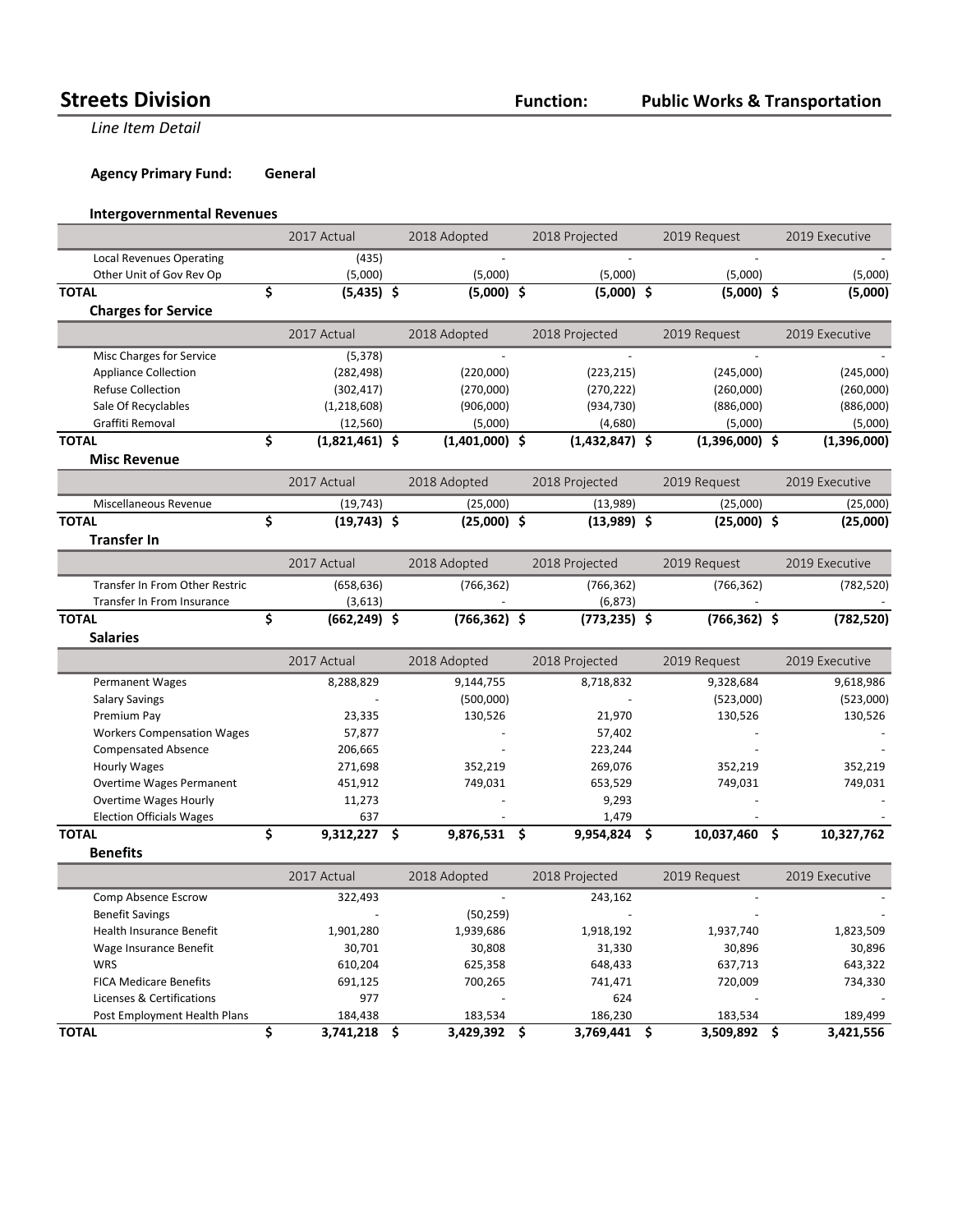## **Public Works & Transportation**

**Line Item Detail** 

**Agency Primary Fund: General** 

### **Supplies**

|                                  | 2017 Actual     | 2018 Adopted    | 2018 Projected | 2019 Request    | 2019 Executive  |
|----------------------------------|-----------------|-----------------|----------------|-----------------|-----------------|
| <b>Office Supplies</b>           | 5,857           | 7,500           | 6,466          | 7,500           | 7,500           |
| <b>Copy Printing Supplies</b>    | 18,338          | 10,000          | 18,928         | 10,000          | 10,000          |
| Furniture                        | 811             | 2,500           | 1,032          | 2,500           | 2,500           |
| Hardware Supplies                | 8,007           | 2,500           | 10,919         | 2,500           | 2,500           |
| Software Lic & Supplies          | 1,180           |                 | 622            |                 |                 |
| Postage                          | 3,800           | 7,500           | 4,081          | 7,500           | 7,500           |
| <b>Work Supplies</b>             | 365,023         | 325,000         | 326,070        | 325,000         | 325,000         |
| <b>Asphalt Repair Materials</b>  | 18,438          |                 | 20,567         |                 |                 |
| Janitorial Supplies              | 13,297          | 5,000           | 14,929         | 5,000           | 5,000           |
| <b>Medical Supplies</b>          | 1,171           | 2,275           | 1,724          | 2,275           | 2,275           |
| <b>Safety Supplies</b>           | 19,915          | 10,000          | 12,929         | 10,000          | 10,000          |
| Snow Removal Supplies            | 803,648         | 1,042,000       | 800,000        | 1,042,000       | 1,042,000       |
| <b>Uniform Clothing Supplies</b> | 12,314          | 25,000          | 13,495         | 25,000          | 25,000          |
| <b>Building</b>                  | 558             |                 |                |                 |                 |
| <b>Building Supplies</b>         | 8,415           | 5,000           | 18,650         | 5,000           | 5,000           |
| Machinery And Equipment          | (4)             |                 | 757            |                 |                 |
| <b>Equipment Supplies</b>        | 38,092          | 110,000         | 63,000         | 110,000         | 110,000         |
| TOTAL                            | \$<br>1,318,860 | \$<br>1,554,275 | Ś<br>1,314,169 | \$<br>1,554,275 | \$<br>1,554,275 |
| <b>Purchased Services</b>        |                 |                 |                |                 |                 |

|                                     | 2017 Actual     | 2018 Adopted    | 2018 Projected  | 2019 Request    | 2019 Executive  |
|-------------------------------------|-----------------|-----------------|-----------------|-----------------|-----------------|
| <b>Natural Gas</b>                  | 43,620          | 75,000          | 70,815          | 75,000          | 75,000          |
| Electricity                         | 103,894         | 100,000         | 107,529         | 100,000         | 100,000         |
| Water                               | 56,763          | 50,000          | 51,622          | 66,000          | 66,000          |
| Stormwater                          | 8,762           | 10,000          | 7,242           | 10,000          | 10,000          |
| Telephone                           | 6,867           | 8,000           | 6,800           | 8,000           | 8,000           |
| Cellular Telephone                  | 6,635           | 6,000           | 6,722           | 6,000           | 6,000           |
| <b>Systems Comm Internet</b>        | 3,221           | 5,000           | 3,581           | 5,000           | 5,000           |
| <b>Building Improv Repair Maint</b> | 44,748          | 30,000          | 43,009          | 30,000          | 30,000          |
| <b>Waste Disposal</b>               | 197,723         | 175,000         | 212,135         | 165,000         | 165,000         |
| Pest Control                        | 1,849           | 2,500           | 1,793           | 2,500           | 2,500           |
| <b>Elevator Repair</b>              | 404             |                 | 1,213           |                 |                 |
| Landfill                            | 2,605,087       | 2,438,000       | 2,650,000       | 2,446,000       | 2,658,000       |
| Process Fees Recyclables            | 894,314         | 882,000         | 934,731         | 910,000         | 910,000         |
| <b>Resource Recovery</b>            | 323,672         | 411,000         | 310,778         | 390,000         | 390,000         |
| Grounds Improv Repair Maint         | 106,281         | 100,000         | 115,483         | 100,000         | 100,000         |
| Snow Removal                        | 198,840         | 475,000         | 550,000         | 475,000         | 475,000         |
| <b>Equipment Mntc</b>               | 31,408          | 20,000          | 42,859          | 20,000          | 20,000          |
| System & Software Mntc              |                 |                 | 2,802           |                 |                 |
| Rental Of Equipment                 | 124             |                 | 1,351           |                 |                 |
| <b>Street Mntc</b>                  |                 |                 | 1,075           |                 |                 |
| Recruitment                         | 4,272           | 1,000           | 2,286           | 1,000           | 1,000           |
| Conferences & Training              | 1,962           | 5,000           | 3,562           | 11,000          | 11,000          |
| Uniform Laundry                     | 8,391           | 7,500           | 8,204           | 7,500           | 7,500           |
| <b>Consulting Services</b>          | 1,086           | 6,000           | 530             | 6,000           | 6,000           |
| <b>Advertising Services</b>         | 22,072          | 25,000          | 15,271          | 25,000          | 25,000          |
| <b>Printing Services</b>            | 638             |                 |                 |                 |                 |
| Other Services & Expenses           | 6,632           | 20,000          | 11,047          | 20,000          | 20,000          |
| Permits & Licenses                  | 7,072           | 11,000          | 6,594           | 11,000          | 11,000          |
| <b>TOTAL</b>                        | \$<br>4,686,339 | \$<br>4,863,000 | \$<br>5,169,034 | \$<br>4,890,000 | \$<br>5,102,000 |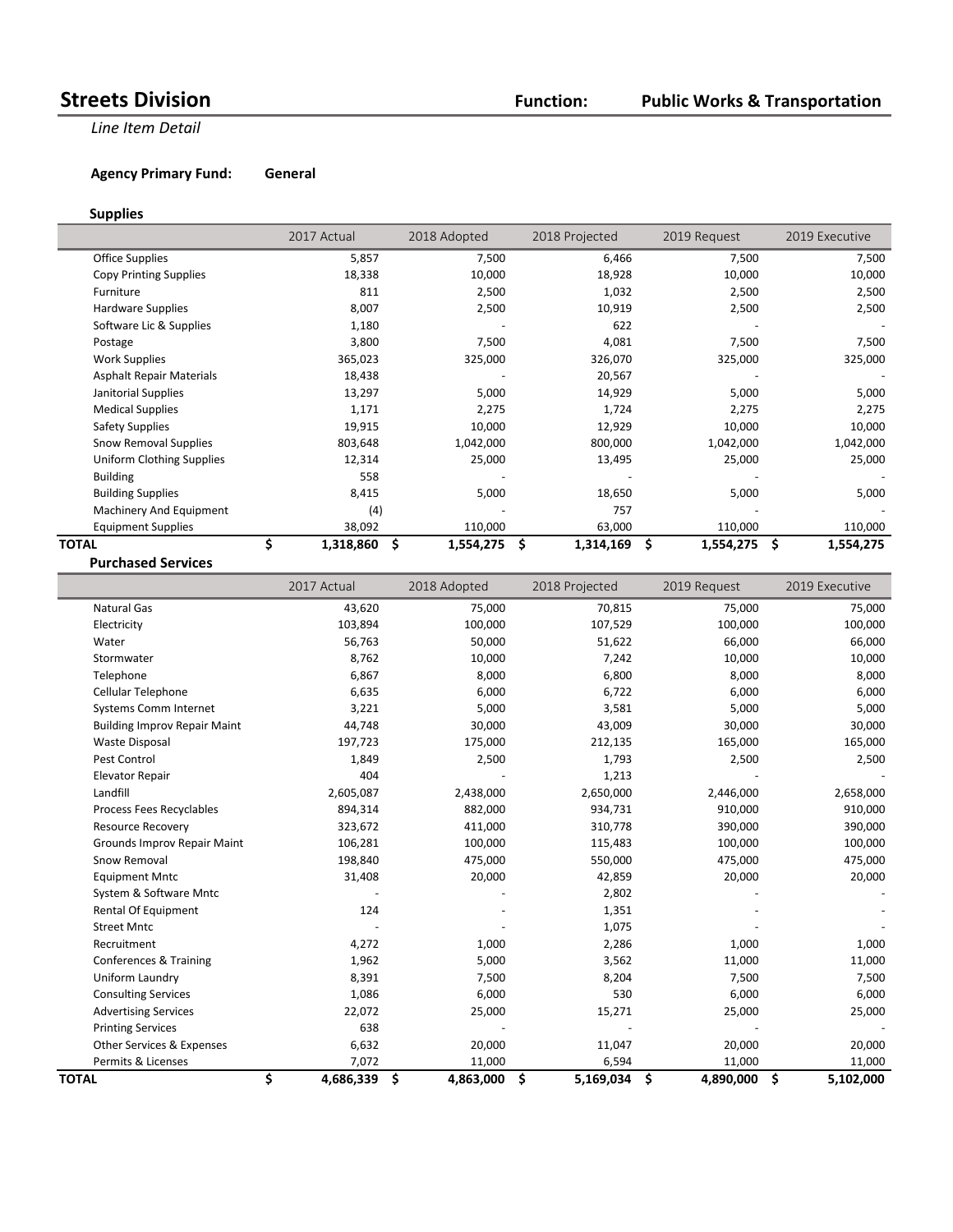**Line Item Detail** 

**Agency Primary Fund: General** 

## **Inter-Departmental Charges**

|                                    | 2017 Actual |    | 2018 Adopted | 2018 Projected           | 2019 Request | 2019 Executive |
|------------------------------------|-------------|----|--------------|--------------------------|--------------|----------------|
| ID Charge From Engineering         | 55,152      |    | 55,152       | 55,152                   | 55,153       | 55,153         |
| ID Charge From Fleet Services      | 6,941,667   |    | 7,268,877    | 7,268,877                | 7,457,350    | 7,457,350      |
| ID Charge From Traffic Eng         | 34,115      |    | 36,827       | 36,827                   | 36,827       | 48,701         |
| ID Charge From Insurance           | 175,437     |    | 115,286      | 115,286                  | 108,638      | 108,638        |
| ID Charge From Workers Comp        | 374,520     |    | 398,717      | 398,717                  | 521,025      | 521,025        |
| <b>TOTAL</b>                       | 7,580,890   | -S | 7,874,859    | 7,874,859                | 8,178,993    | 8,190,867      |
| <b>Inter-Departmental Billings</b> |             |    |              |                          |              |                |
|                                    | 2017 Actual |    | 2018 Adopted | 2018 Projected           | 2019 Request | 2019 Executive |
| ID Billing To Water                |             |    | (15,000)     |                          |              |                |
| <b>TOTAL</b>                       | $\sim$      |    | (15,000) \$  | $\overline{\phantom{a}}$ | $\sim$       |                |